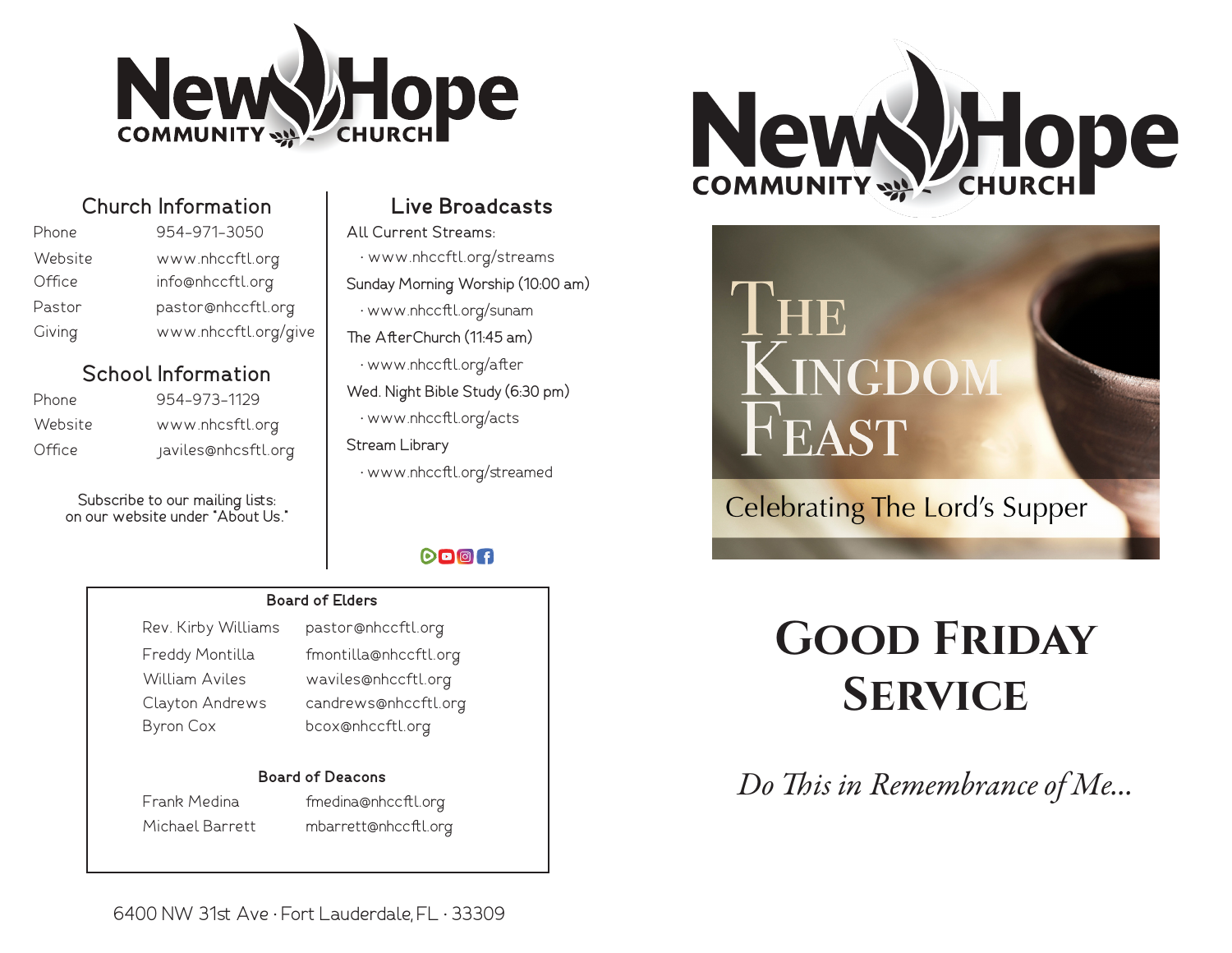# **Good Friday Worship Service**

April 15, 2022 6:30 p.m.

**Call To Worship** "When I Survey the Wondrous Cross"

# **Welcome And Invocation To Worship**

**Singing Together**: "The Risen Christ (O Breath of God)" "Alas! and Did My Savior Bleed?" "Behold the Lamb"

**The Reading Of The Law:** The Ten Commandments

**Prayer For The Gathering**

**Communion**

**Doxology**

**Special Music:** "Written in Red"

**Scripture Reading:** Matt. 27:6-10

**Prayer For Illumination**

**Message:** "Selective Ignorance"

**Prayer For Understanding**

**Response Song:** "O How He Loves You and Me"

**Benediction**

**Choral Benediction:** "Bless the Lord, O My Soul"

# **Scripture Reference: Matt. 27:6-10 (ESV)**

Matt. 27:6. But the chief priests, taking the pieces of silver, said, "It is not lawful to put them into the treasury, since it is blood money."

Matt. 27:7. So they took counsel and bought with them the potter's field as a burial place for strangers.

Matt. 27:8. Therefore that field has been called the Field of Blood to this day.

Matt. 27:9. Then was fulfilled what had been spoken by the prophet Jeremiah, saying, "And they took the thirty pieces of silver, the price of him on whom a price had been set by some of the sons of Israel,

Matt. 27:10. and they gave them for the potter's field, as the Lord directed me."

# **Sermon Outline: Selective Ignorance**

- I. Introduction, Matt. 21:42-43.
- II. Exposition of the text, Matt. 27:6-10.
	- A. Context
	- B. The voluntary blindness of the priests.
		- 1. Overview
		- 2. Setting the scene.
			- a. The tragic lack of discernment of Judas.
			- b. The hypocrisy and blindness of the priests, Deut. 23:18.
			- c. The pragmatic solution.
		- 3. Unraveling the prophecies, Mark 1:2-3.
			- a. The message of Zechariah, Zech. 11:10-14.
				- i. Looking at the prophecy, Zech. 11:12-13.
				- ii. Fulfillment in Matthew, Zech. 11:10,14.
			- b. The message of Jeremiah, Jer. 19:1-13. i. Looking at the prophecy, Jer. 19:1-4,6,8, 10-11. ii. Fulfillment in Matthew, Acts 1:19.
- III. Application
	- A. Reasons for this passage.
	- B. Making the warnings personal.
- IV. Conclusion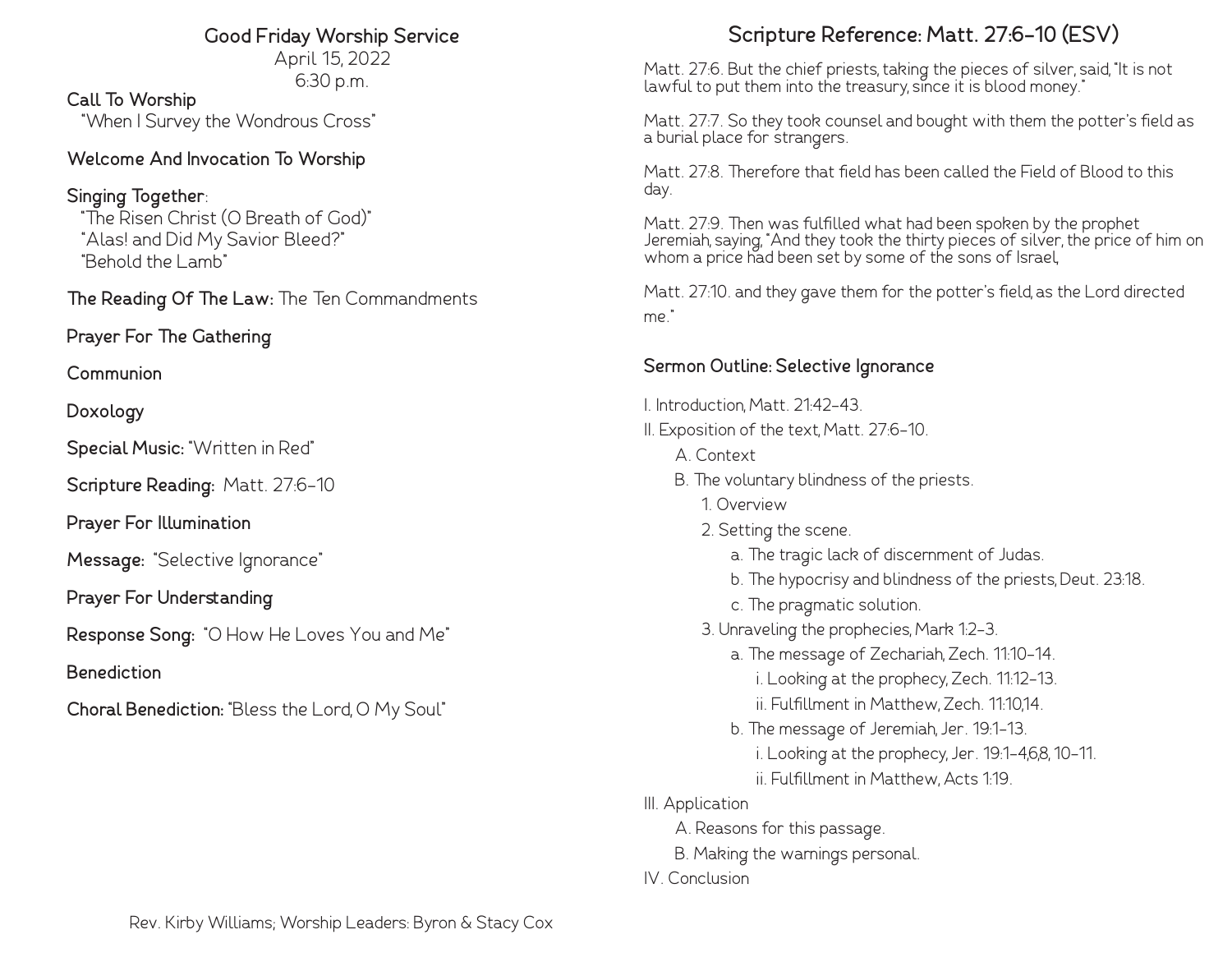# **Good Friday Worship Service**

April 15, 2022

# **When I Survey the Wondrous Cross**

When I survey the wondrous cross, On which the Prince of Glory died, My richest gain I count but loss, And pour contempt on all my pride.

Forbid it, Lord, that I should boast, Save in the death of Christ, my God. All the vain things that charm me most, I sacrifice them to His blood.

See, from His head, His hands, His feet, Sorrow and love flow mingled down. Did e'er such love and sorrow meet, Or thorns compose so rich a crown?

Were the whole realm of nature mine, That were a present far too small. Love so amazing, so divine, Demands my soul, my life, my all.

*Copyright © 1997 by Integrity's Hosanna! Music for Arr.*

# **The Risen Christ (O Breath of God)**

O Breath of God come fill this place; Revive our hearts to know Your grace. And from our slumber make us rise, That we may know the Risen Christ.

O Word of God so clear and true; Renew our minds to trust in You. And give to us the Bread of Life, That we may know the Risen Christ.

O love of God so unrestrained, Refresh our souls in Jesus' name. Let us reflect Your sacrifice, That we may know the Risen Christ.

May God the Father, God the Son, And God the Spirit make us one. In holiness let us unite, That we may know the Risen Christ.

*Copyright © 2005ThankYou Music*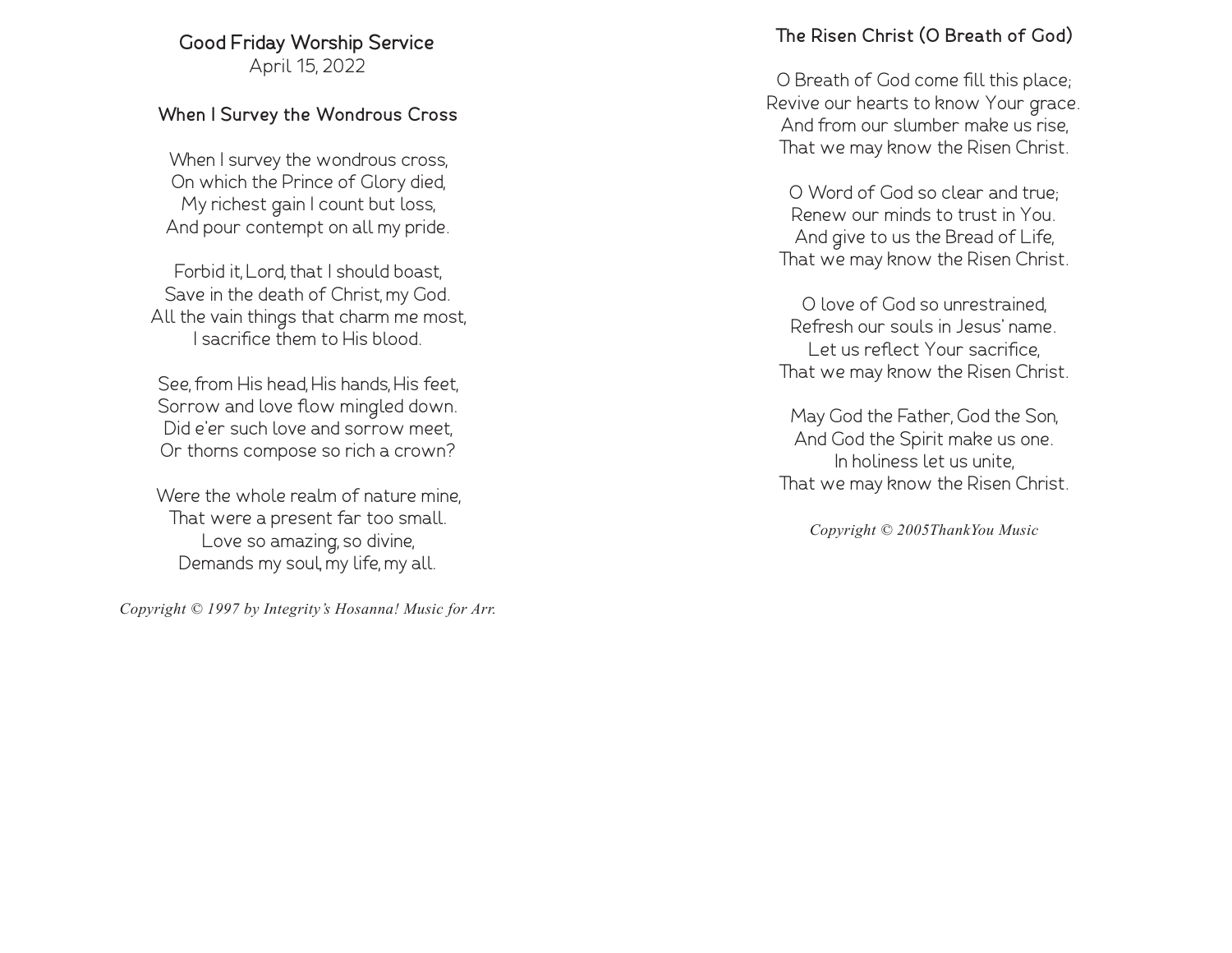#### **Alas! and Did My Savior Bleed?**

Alas! and did my Savior bleed And did my Sov'reign die? Would He devote that sacred head For sinners such as I?

Was it for sins that I have done He suffered on the tree? Amazing pity! grace unknown! And love beyond degree!

Well might the sun in darkness hide And shut His glories in, When Christ, the great Redeemer died For man the creature's sin.

But drops of grief can ne'er repay The debt of love I owe; Here, Lord, I give myself away- 'Tis all that I can do.

#### **Behold the Lamb**

Behold the Lamb, behold the Lamb, slain from the foundation of the world. For sinners crucified, O holy sacrifice, Behold the Lamb of God, behold the Lamb.

> Crown Him, Crown Him, worthy is the Lamb. Praise Him, praise Him, Heav'n and earth resound.

Behold the Lamb, behold the Lamb, slain from the foundation of the world. For sinners crucified, O holy sacrifice, Behold the Lamb of God, behold the Lamb.

*Copyright © 1979 John T. Benson Publishing Co*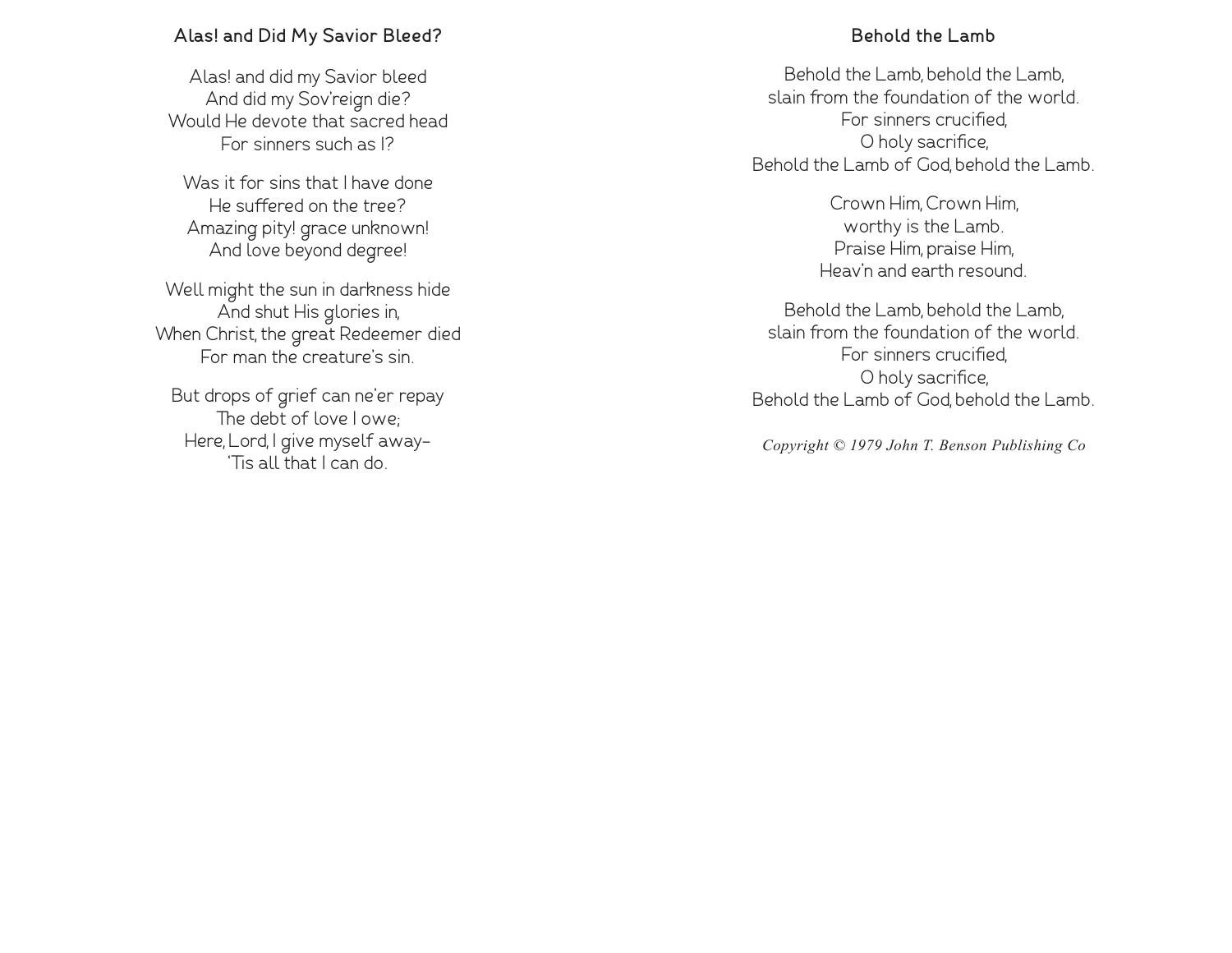### **The Ten Commandments**

You shall have no other gods before me.

You shall not make for yourself a carved image, or any likeness of anything that is in heaven above or that is in the earth beneath, or that is in the water under the earth. You shall not bow down to them or serve them,

You shall not take the name of the LORD your God in vain, for the LORD will not hold him guiltless who takes his name in vain.

Remember the Sabbath day, to keep it holy.

Honor your father and your mother, that your days may be long in the land that the LORD your God is giving you.

You shall not murder.

You shall not commit adultery.

You shall not steal.

You shall not bear false witness against your neighbor.

You shall not covet your neighbor's house; you shall not covet your neighbor's wife or his male servant, or his female servant, or his ox, or his donkey, or anything that is your neighbor's.

# **Doxology**

Praise God from whom all blessings flow. Praise Him, all creatures here below. Praise Him above, ye heavenly host. Praise Father, Son and Holy Ghost. Amen.

# **Written in Red**

In letters of crimson God wrote His love, On a hillside so long, long ago. For you and for me, Jesus died, And love's greatest story was told.

> Refrain I love you; I love you, That's what Calvary said. I love you; I love you, I love you written in red.

Down through the ages, God wrote His love. With the same hands that suffered and bled, giving all He had to give, A message so easily read. (Refrain)

*Copyright © 1984 Word Music, LLC*